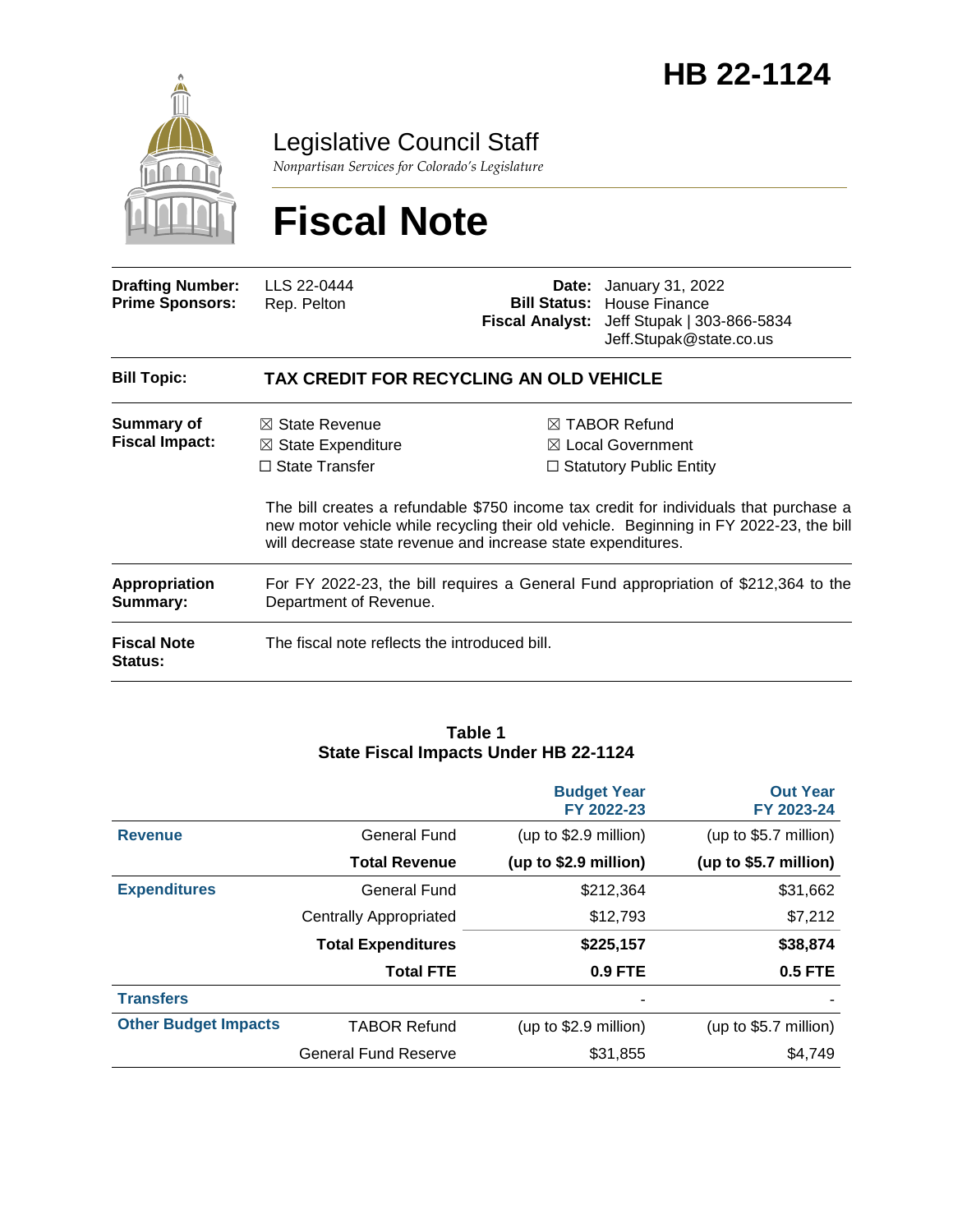Page 2

# January 31, 2022 **HB 22-1124**

# **Summary of Legislation**

Beginning in 2023, the bill creates a refundable \$750 income tax credit for any taxpayer that purchases a new motor vehicle and recycles their old motor vehicle with the same licensed motor vehicle dealer. The new motor vehicle must be a model year 2015 or newer, and the old motor vehicle must be model year 2009 or older. At the time of purchase, the purchaser must assign the tax credit to their financing entity and the full value of the tax credit is then deducted from the purchase price of the new motor vehicle. The credit expires at the end of 2027.

The purchaser's financing entity and licensed motor vehicle dealer must submit a report to the Department of Revenue containing information specified in the bill. Additionally, a licensed motor vehicle dealer that provides certification that it will recycle an old motor vehicle but fails to transfer the vehicle for recycling will be subject to a fine.

### **State Revenue**

This bill will decrease state income tax revenue by up to \$2.9 million in FY 2022-23, by up to \$5.7 million in FY 2023-24, and by similar amounts in subsequent years through FY 2027-28. The bill reduces income tax revenue, which is subject to TABOR.

The fiscal note assumes that 7,650 taxpayers will claim this credit in each tax year that it is available. This estimate is based on the number of vehicles purchased in Colorado through the Car Allowance Rebate System in 2009, better known as "Cash for Clunkers," adjusted to reflect the lower relative tax credit value in this bill. To the extent that fewer taxpayers claim this credit, the reduction in revenue will be lower. To the extent that the new tax credit influences the volume of sales or sales price for new vehicles, the bill may also impact sales tax collections.

# **State Expenditures**

The bill increases expenditures in the Department of Revenue by \$225,157 in FY 2022-23, \$38,874 in FY 2023-24, and by similar amounts in subsequent years until the tax credit expires in FY 2027-28. Expenditures are shown in Table 2 and detailed below.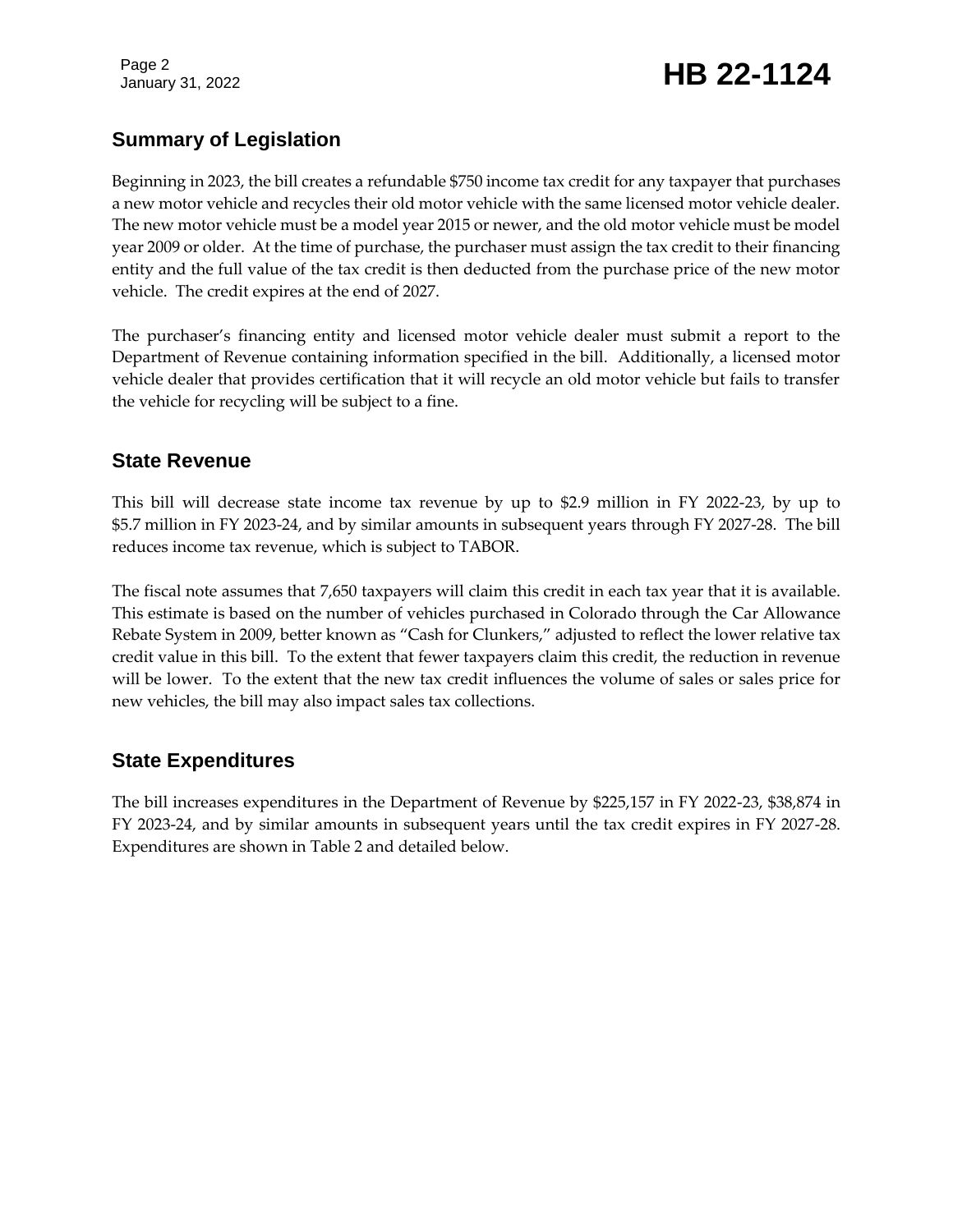# January 31, 2022 **HB 22-1124**

|                                           | FY 2022-23 | FY 2023-24 |
|-------------------------------------------|------------|------------|
| <b>Department of Revenue</b>              |            |            |
| <b>Personal Services</b>                  | \$42,168   | \$24,587   |
| <b>Standard Operating</b>                 | \$1,215    | \$675      |
| Capital Outlay                            | \$6,200    |            |
| Computer Programming and Testing          | \$152,764  |            |
| <b>Additional Support</b>                 | \$3,617    |            |
| Data Reporting                            | \$6,400    | \$6,400    |
| Centrally Appropriated Costs <sup>1</sup> | \$12,793   | \$7,212    |
| <b>Total Cost</b>                         | \$225,157  | \$38,874   |
| <b>Total FTE</b>                          | $0.9$ FTE  | 0.5 FTE    |

#### **Table 2 Expenditures Under HB 22-1124**

<sup>1</sup> *Centrally appropriated costs are not included in the bill's appropriation.*

**Department of Revenue.** The Department of Revenue (DOR) will require an additional 0.9 FTE tax examiners in FY 2022-23 and 0.5 FTE tax examiners in FY 2023-24 and subsequent years. The tax examiners are necessary to process and review additional returns claiming the new tax credit and to resolve errors in returns.

- **Computer programming and testing.** For FY 2022-23 only, the bill will require changes to DOR's GenTax system, the DRIVES system, and additional computer and user acceptance testing. Changes are programmed by a contractor at a cost of \$225 per hour. Approximately 230 hours of computer programming will be required to make changes in the GenTax system, totaling \$51,750. An additional 60 hours of computer programming will be required to make changes in the DRIVES system, totaling \$13,500. Additional computer and user acceptance testing are required to ensure programming changes are functioning properly, resulting in an additional \$87,514 in expenditures by the department.
- **Additional support.** Business analysts from the DRIVES Development Support team work with the vendor FAST to develop requirements for the programming changes to the DRIVES system and perform initial testing of the changes at a cost of \$3,617 in FY 2022-23. Quality assurance testers from the Office of Information and Technology will provide additional testing of changes, including negative scenario testing, edge case testing, and support automated testing, at a cost of \$2,277 in FY 2022-23.
- **Data reporting.** Beginning in FY 2022-23, the Office of Research and Analysis within DOR will expend \$6,400 each year to collect and report data on the new tax credit.

**Centrally appropriated costs.** Pursuant to a Joint Budget Committee policy, certain costs associated with this bill are addressed through the annual budget process and centrally appropriated in the Long Bill or supplemental appropriations bills, rather than in this bill. These costs, which include employee insurance and supplemental employee retirement payments, are shown in Table 2.